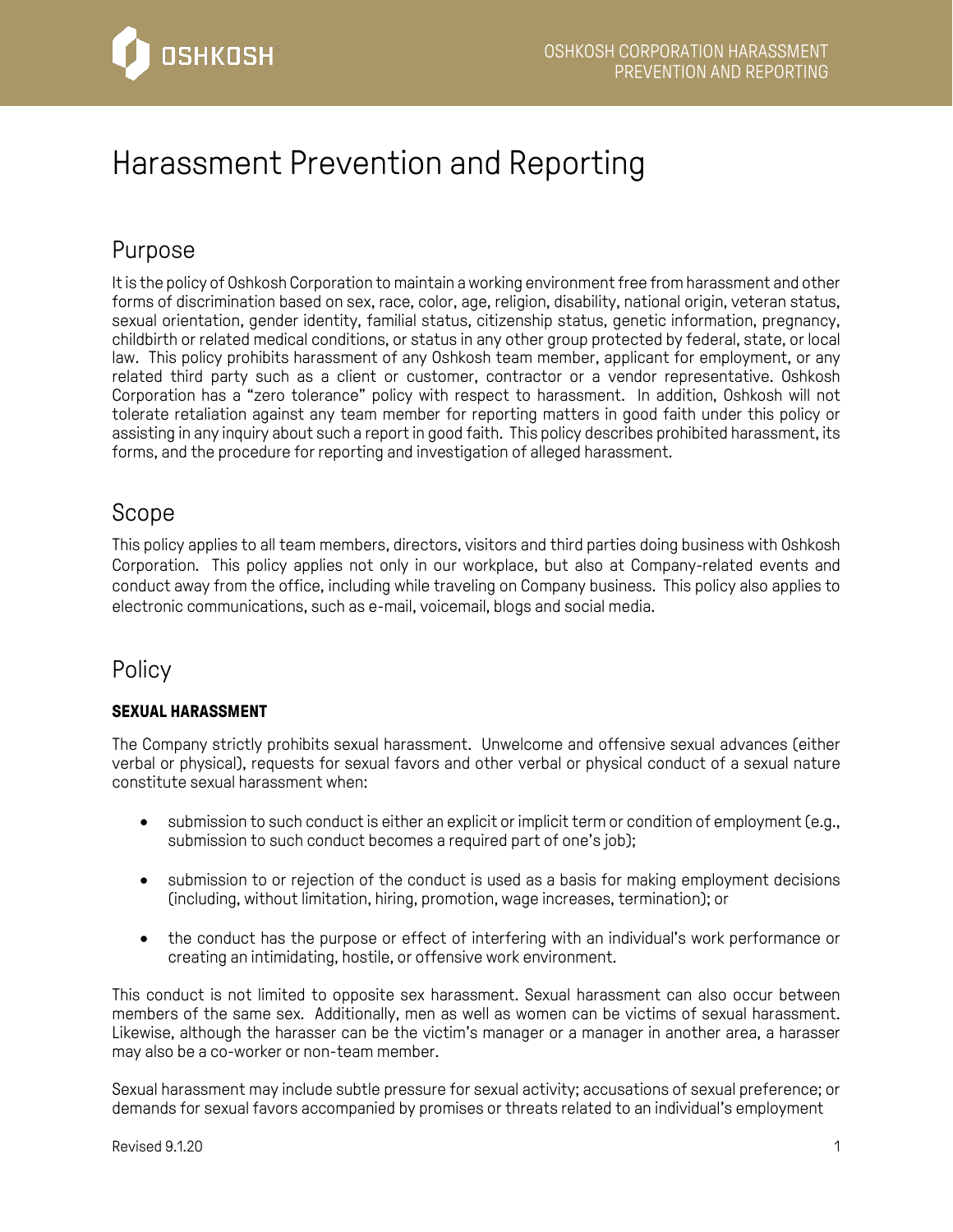status. In addition, sexually suggestive objects, pictures or written words, sexual jokes, slurs or innuendoes, graphic commentaries or descriptions of sexual conduct, suggestive or insulting sounds, touching, leering, whistling, and obscene gestures may also constitute forms of harassment prohibited by this policy. Use of the employer's computer system for the purpose of viewing, displaying, or disseminating material that is sexual in nature may also constitute harassing behavior.

This list is not exhaustive, and prohibited sexual harassment is not limited to these examples.

#### **OTHER FORMS OF HARASSMENT**

The Company also strictly prohibits harassment on the basis of other protected categories, such as race, age, disability, gender identity, sexual orientation, ancestry, culture, language, birthplace, skin color, religious beliefs or practices, citizenship status, genetic information, medical condition (eg. COVID), pregnancy, childbirth or related medical conditions, or status in any other group protected by federal, state, or local law. Prohibited harassment is verbal or physical conduct that denigrates or shows hostility or aversion towards someone based on a protected category, including intimidation, ridicule, insulting comments, insulting sounds, obscene gestures, physical conduct, demeaning remarks, jokes, slurs, negative stereotyping, hostile or threatening acts or written material, and other conduct that has the purpose or effect of interfering with an individual's work performance or otherwise adversely affecting an individual's employment opportunities, or which creates an intimidating, hostile, or offensive working environment. This list is not exhaustive.

Whatever form it takes -- verbal, non-verbal or physical -- all types of prohibited harassment are insulting and demeaning, and such conduct will not be tolerated in connection with your employment at Oshkosh Corporation. All team members and parties doing business with the company are expected to consider their own conduct and its impact on others and to comply with this policy. Consistent with Oshkosh's past and current practice, we will continue to take appropriate preventative measures to protect against harassment, and, if it does occur, we will take appropriate and prompt corrective actions designed to ensure that it does not happen again, as set out further below.

#### **REPORTING SEXUAL OR OTHER HARASSMENT**

All Oshkosh Corporation team members are responsible for maintaining acceptable standards of personal behavior in the business environment and for helping to ensure that assigned duties can be carried out in an atmosphere free of harassment. All team members also have the responsibility to take appropriate steps to prevent incidents from occurring and to take immediate action in the event of an observed or reported incident.

The following step-by-step reporting, investigation, and corrective procedure for handling incidences of harassment generally will be used:

1. If a team member observes or otherwise learns of conduct that he or she believes to be in violation of this policy, or if a team member feels that he or she has been the target of harassment, the team member should clearly state his or her objection to the harassment if he/she feels comfortable doing so, and any reasonable objection should be respected by others.

Additionally, the team member should report the matter immediately to his or her manager or Human Resources Manager. If a team member is unable to contact or uncomfortable contacting his or her manager or Human Resource Manager, or if the team member feels it would be unproductive to inform that person, he or she may contact any of the individuals listed at the bottom of this policy document.

2. Oshkosh Corporation will investigate the matter in as timely and discreet a manner as possible. All reports of harassment will be maintained on a confidential basis to the greatest extent possible.